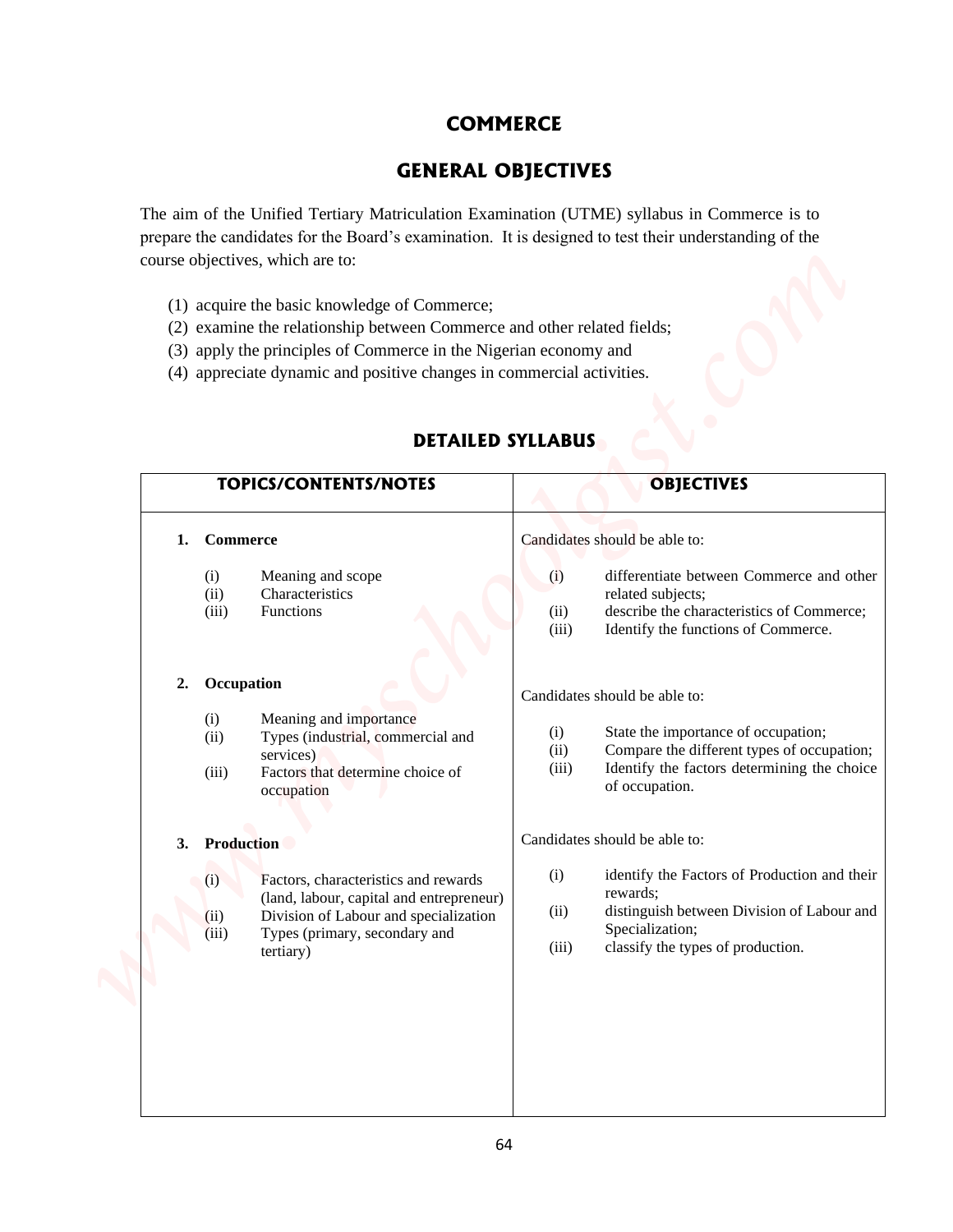| <b>TOPICS/CONTENTS/NOTES</b>                                                                                                                                                                                                                                                                                                                                                                                                                                        | <b>OBJECTIVES</b>                                                                                                                                                                                                                                                                                                                                                                            |  |
|---------------------------------------------------------------------------------------------------------------------------------------------------------------------------------------------------------------------------------------------------------------------------------------------------------------------------------------------------------------------------------------------------------------------------------------------------------------------|----------------------------------------------------------------------------------------------------------------------------------------------------------------------------------------------------------------------------------------------------------------------------------------------------------------------------------------------------------------------------------------------|--|
|                                                                                                                                                                                                                                                                                                                                                                                                                                                                     | Candidates should be able to:                                                                                                                                                                                                                                                                                                                                                                |  |
| <b>Trade</b><br>4.                                                                                                                                                                                                                                                                                                                                                                                                                                                  | compare the various types of retailers;<br>(i)                                                                                                                                                                                                                                                                                                                                               |  |
| <b>Home Trade</b><br>a.<br>(i)<br>Retail trade:<br>Types of retailers<br>Functions of retailers<br>Factors to be considered in setting<br>up retail trade<br>Trends in retailing (branding, self -<br>service, vending machines, the use<br>of luncheon, fuel vouchers, etc)<br>Advantages and disadvantages of<br>retailers<br>(ii)<br>Wholesale trade:<br>Types of wholesalers (merchant,                                                                         | (ii)<br>identify the functions of retailers;<br>highlight the factors in setting up retail<br>(iii)<br>trade;<br>classify modern retailing practices;<br>(iv)<br>identify the advantages and disadvantages<br>(v)<br>of retail business;<br>classify the types of wholesalers;<br>(vi)<br>discuss the functions of wholesalers;<br>(vii)<br>outline the merits and demerits of the<br>(viii) |  |
| agent, general, etc)<br>Functions of wholesalers<br>Advantages and disadvantages of<br>wholesalers<br>Foreign trade<br>b.<br>(i)<br>Basic issues in foreign trade (balance of<br>trade, balance of payments and counter<br>trade)<br>Procedures and documents used in<br>(ii)<br>export, import and entrepôt trade<br>Barriers to international trade<br>(iii)<br>Role of Customs and Excise Authority,<br>(iv)<br>Ports Authority, etc in foreign trade            | middleman;<br>analyse the basic issues in foreign trade;<br>(ix)<br>explain the procedures and documents used<br>(x)<br>in foreign trade;<br>identify the barriers to international trade;<br>$(x_i)$<br>(xii)<br>appraise the role of government agencies in<br>foreign trade.<br>Candidates should be able to:                                                                             |  |
| <b>Purchase and Sale of Goods</b><br>5.<br>(i)<br>Procedure and documentation<br>(enquiry, quotation, order, invoice,<br>proforma invoice, statement of<br>accounts, indent, consular invoice, bill<br>of lading, certificate of origin,<br>consignment note, etc)<br>Terms of trade (trade discount,<br>(i)<br>quantity discount, cash discount,<br>warranties, C.O.D., C.I.F., F.O.B., and<br>E.O.E. etc.<br>(iii)<br>Terms of payments<br>a. Cash - Legal tender | examine the procedures and documents<br>(i)<br>used in the purchase and sale of goods;<br>determine the terms of trade;<br>(ii)<br>(iii)<br>distinguish between cash and credit forms<br>of payment;<br>identify the types of credit;<br>(iv)<br>analyse the merits and demerits of credit<br>(v)<br>transactions.                                                                           |  |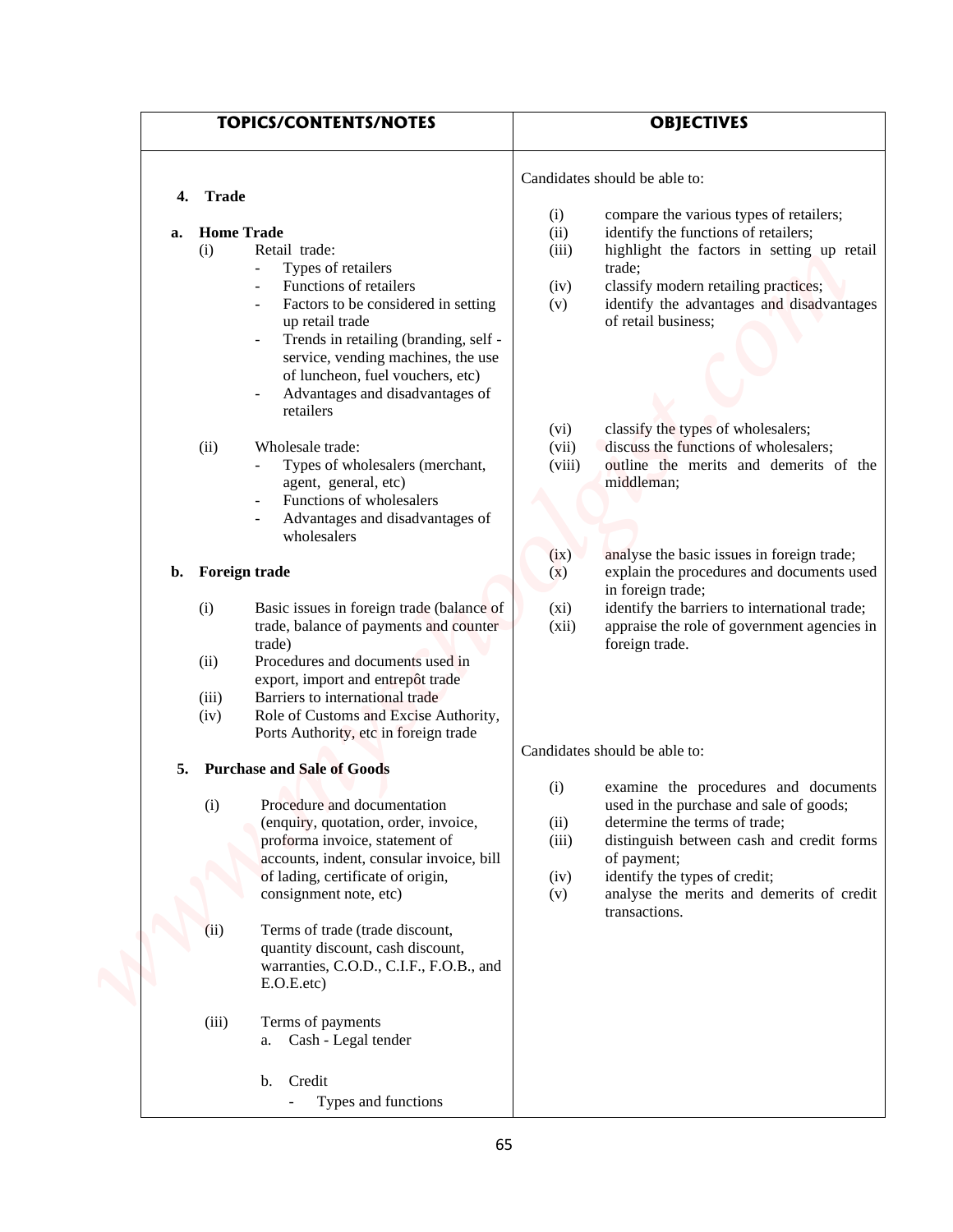|    | <b>TOPICS/CONTENTS/NOTES</b>                   |                                   | <b>OBJECTIVES</b>                                                                     |
|----|------------------------------------------------|-----------------------------------|---------------------------------------------------------------------------------------|
|    | Merits and demerits                            |                                   | Candidates should be able to:                                                         |
| 6. | Aids-to-trade                                  |                                   |                                                                                       |
|    | a. Advertising:                                | (i)                               | identify the different types of                                                       |
|    | Types and media<br>(i)                         | (ii)                              | advertising and its media;<br>analyse the advantages and disadvantages                |
|    | (ii)<br>Advantages and disadvantages           |                                   | of advertising;                                                                       |
| b. | <b>Banking:</b>                                | (iii)                             | categorize the different types of bank;                                               |
|    | (i)<br>Types of bank                           | (iv)                              | assess the services rendered by banks;                                                |
|    | (ii)<br>Services                               | (v)                               | identify the challenges facing banks;                                                 |
|    | (iii)<br>Challenges                            | (vi)                              | different stages in<br>the<br>assess<br>the<br>communication process;                 |
| c. | <b>Communication:</b>                          | (vii)                             | analyse the types of communication;                                                   |
|    | Process and procedure<br>(i)                   | (viii)                            | appraise the contributions of courier                                                 |
|    | (ii)<br><b>Types</b>                           |                                   | services, GSM, etc., to businesses;<br>of                                             |
|    | (iii)<br>Trends<br>Merits and demerits<br>(iv) | (ix)                              | state the merits and demerits<br>communication;                                       |
|    | (v)<br><b>Barriers</b>                         | (x)                               | outline the barriers to communication                                                 |
| d. | Insurance:                                     | (xi)                              | describe the types of insurance;                                                      |
|    | (i)<br><b>Types</b>                            | (xii)                             | apply the principles of insurance to life<br>situations;                              |
|    | (ii)<br>Principles                             | (xiii)                            | explain the terms in insurance;                                                       |
|    | (iii)<br>Terms                                 | (xiv)                             | state the importance of insurance;                                                    |
|    | (iv)<br>Importance                             |                                   |                                                                                       |
| е. | Tourism:                                       | $\left( xy\right)$                | examine the importance of tourism;                                                    |
|    | (i)<br>Importance                              | (xvi)                             | identify the agencies that promote tourism<br>in Nigeria;                             |
|    | Agencies that promote tourism in<br>(ii)       | (xvii)                            | analyse the challenges facing tourism in                                              |
|    | Nigeria                                        |                                   | Nigeria;                                                                              |
|    | (iii)<br>Challenges                            |                                   |                                                                                       |
|    |                                                | (xviii)                           | appraise the relevance of the various                                                 |
| f. | <b>Transportation:</b><br>Mode                 |                                   | modes of transportation;                                                              |
|    | (i)<br>(ii)<br>Importance                      | (xix)<br>$(\mathbf{X}\mathbf{X})$ | list the importance of transportation;<br>discuss the advantages and disadvantages of |
|    | Advantages and disadvantages<br>(iii)          |                                   | transportation;                                                                       |
|    |                                                |                                   |                                                                                       |
|    | <b>Warehousing:</b>                            | (xxi)                             | highlight the importance of warehousing;                                              |
| g. | (i)<br>Importance                              | (xxii)                            | appraise the contributions of warehouses to                                           |
|    | (ii)<br>Types and functions                    | (xxiii)                           | businesses.<br>evaluate the factors that determine the siting                         |
|    | (iii)<br>Factors to be considered in siting    |                                   | of warehouses.                                                                        |
|    | a warehouse                                    |                                   |                                                                                       |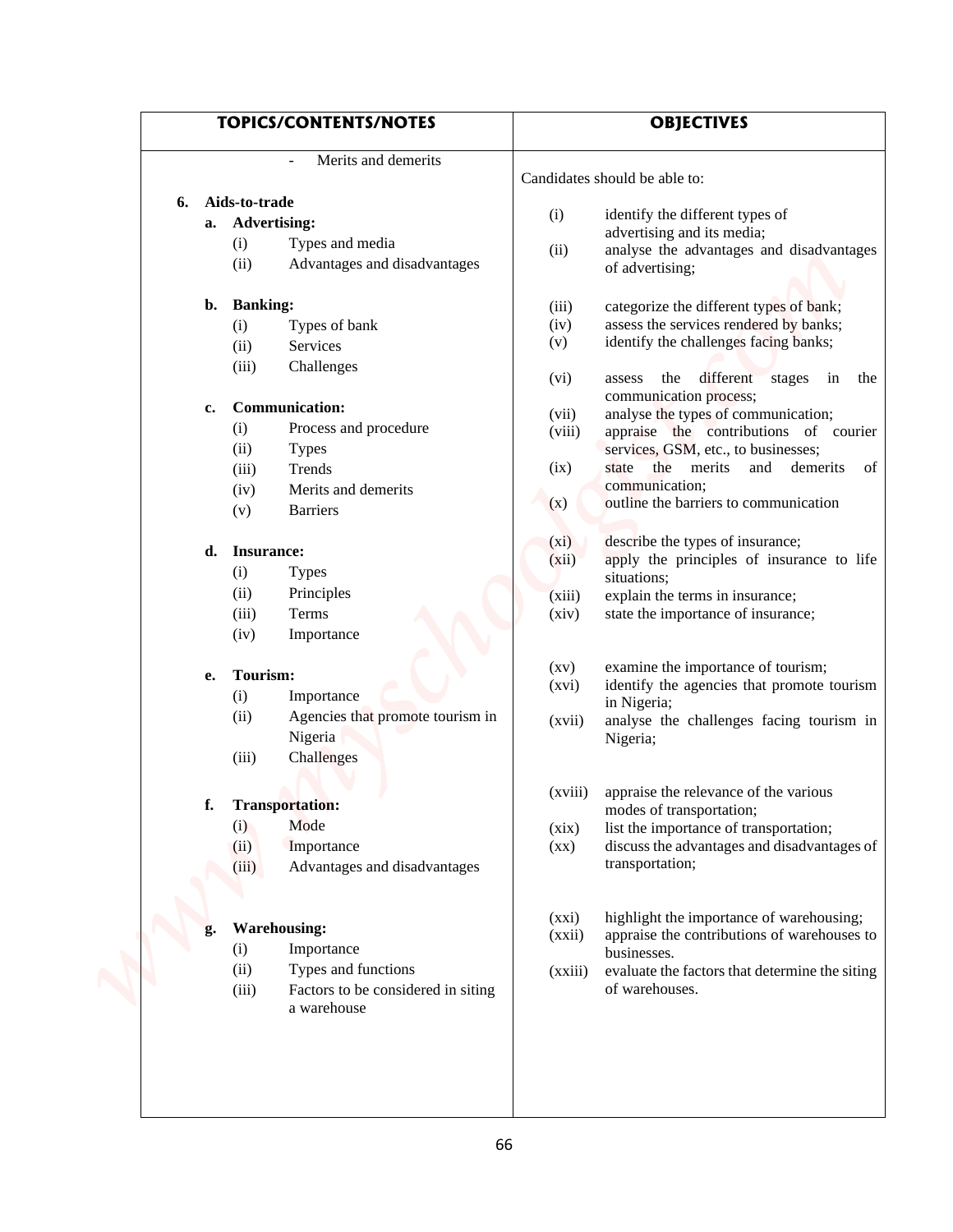|    |                                                                                    | <b>TOPICS/CONTENTS/NOTES</b>                                                                                                                                                                                                                                                                                                                                                                                                                                                                                                                                                                                                                                                                                                                                                                                                                                                                  |                                                                                    | <b>OBJECTIVES</b>                                                                                                                                                                                                                                                                                                                                                                                                                                                                                                                                                                                                                                                                                                                                         |
|----|------------------------------------------------------------------------------------|-----------------------------------------------------------------------------------------------------------------------------------------------------------------------------------------------------------------------------------------------------------------------------------------------------------------------------------------------------------------------------------------------------------------------------------------------------------------------------------------------------------------------------------------------------------------------------------------------------------------------------------------------------------------------------------------------------------------------------------------------------------------------------------------------------------------------------------------------------------------------------------------------|------------------------------------------------------------------------------------|-----------------------------------------------------------------------------------------------------------------------------------------------------------------------------------------------------------------------------------------------------------------------------------------------------------------------------------------------------------------------------------------------------------------------------------------------------------------------------------------------------------------------------------------------------------------------------------------------------------------------------------------------------------------------------------------------------------------------------------------------------------|
| 7. |                                                                                    | <b>Business Units</b>                                                                                                                                                                                                                                                                                                                                                                                                                                                                                                                                                                                                                                                                                                                                                                                                                                                                         |                                                                                    | Candidates should be able to:                                                                                                                                                                                                                                                                                                                                                                                                                                                                                                                                                                                                                                                                                                                             |
| 8. | (i)<br>(ii)<br>(iii)<br>(iv)<br>(v)<br>(vi)<br>(i)<br>(ii)<br>(iii)<br>(iv)<br>(v) | Forms and features (Sole<br>Proprietorship, Partnership, Limited<br>Liability Companies, Public<br>Corporations, Cooperative Societies,<br>$etc.$ )<br>Registration of businesses<br><b>Business Mergers</b><br>Determination of choice of business<br>units<br>Dissolution and liquidation<br>Merits and demerits<br><b>Financing Business</b><br>Sources of finance (personal savings,<br>sale of shares and bonds, loans,<br>debentures, mortgage, bank overdraft,<br>ploughing back of profit, credit<br>purchase, leasing, etc.)<br>Types of capital (share capital, capital<br>owned, authorized capital, issued<br>capital, called-up capital, paid-up<br>capital, liquid capital, working capital<br>and owners' equity)<br>Calculation of forms of capital, profits<br>(gross and net) and turnover<br>Problems of sourcing finance<br>The role of Bureau de change in an<br>economy | (i)<br>(ii)<br>(iii)<br>(iv)<br>(v)<br>(vi)<br>(i)<br>(ii)<br>(iii)<br>(iv)<br>(v) | identify the forms and features of business<br>units;<br>analyse the procedures for registering<br>businesses;<br>appraise the different forms of business<br>mergers and the reasons for merging;<br>examine the factors which determine the<br>choice of business units;<br>differentiate between<br>dissolution<br>and<br>liquidation of business;<br>state the merits and demerits of business<br>units.<br>Candidates should be able to:<br>identify the various ways of financing a<br>business;<br>discuss the different types of capital<br>compute the different forms of capital,<br>profits and turnover;<br>appraise the problems associated with<br>sourcing finances for business;<br>assess the role of Bureau de change in an<br>economy. |
| 9. | (i)                                                                                | <b>Trade Associations</b><br>Objectives and functions of trade and<br>manufacturer's associations (Cocoa                                                                                                                                                                                                                                                                                                                                                                                                                                                                                                                                                                                                                                                                                                                                                                                      | (i)                                                                                | Candidates should be able to:<br>discuss the objectives and functions of trade<br>and manufacturer's associations;                                                                                                                                                                                                                                                                                                                                                                                                                                                                                                                                                                                                                                        |
|    |                                                                                    | Farmers' Association, Garri Sellers'<br>Association, Poultry Farmers'<br>Association, etc.)                                                                                                                                                                                                                                                                                                                                                                                                                                                                                                                                                                                                                                                                                                                                                                                                   | (ii)                                                                               | list the objectives and functions of<br>Chambers of Commerce.                                                                                                                                                                                                                                                                                                                                                                                                                                                                                                                                                                                                                                                                                             |
|    | (ii)                                                                               | Objectives and functions of Chambers<br>of Commerce.                                                                                                                                                                                                                                                                                                                                                                                                                                                                                                                                                                                                                                                                                                                                                                                                                                          |                                                                                    |                                                                                                                                                                                                                                                                                                                                                                                                                                                                                                                                                                                                                                                                                                                                                           |
|    | 10. Money                                                                          |                                                                                                                                                                                                                                                                                                                                                                                                                                                                                                                                                                                                                                                                                                                                                                                                                                                                                               |                                                                                    | Candidates should be able to:                                                                                                                                                                                                                                                                                                                                                                                                                                                                                                                                                                                                                                                                                                                             |
|    | (i)<br>(ii)<br>(iii)                                                               | Evolution<br>Forms and qualities<br><b>Functions</b>                                                                                                                                                                                                                                                                                                                                                                                                                                                                                                                                                                                                                                                                                                                                                                                                                                          | (i)<br>(ii)<br>(iii)                                                               | discuss the origin of money;<br>analyse the forms and qualities of money;<br>appraise the functions of money.                                                                                                                                                                                                                                                                                                                                                                                                                                                                                                                                                                                                                                             |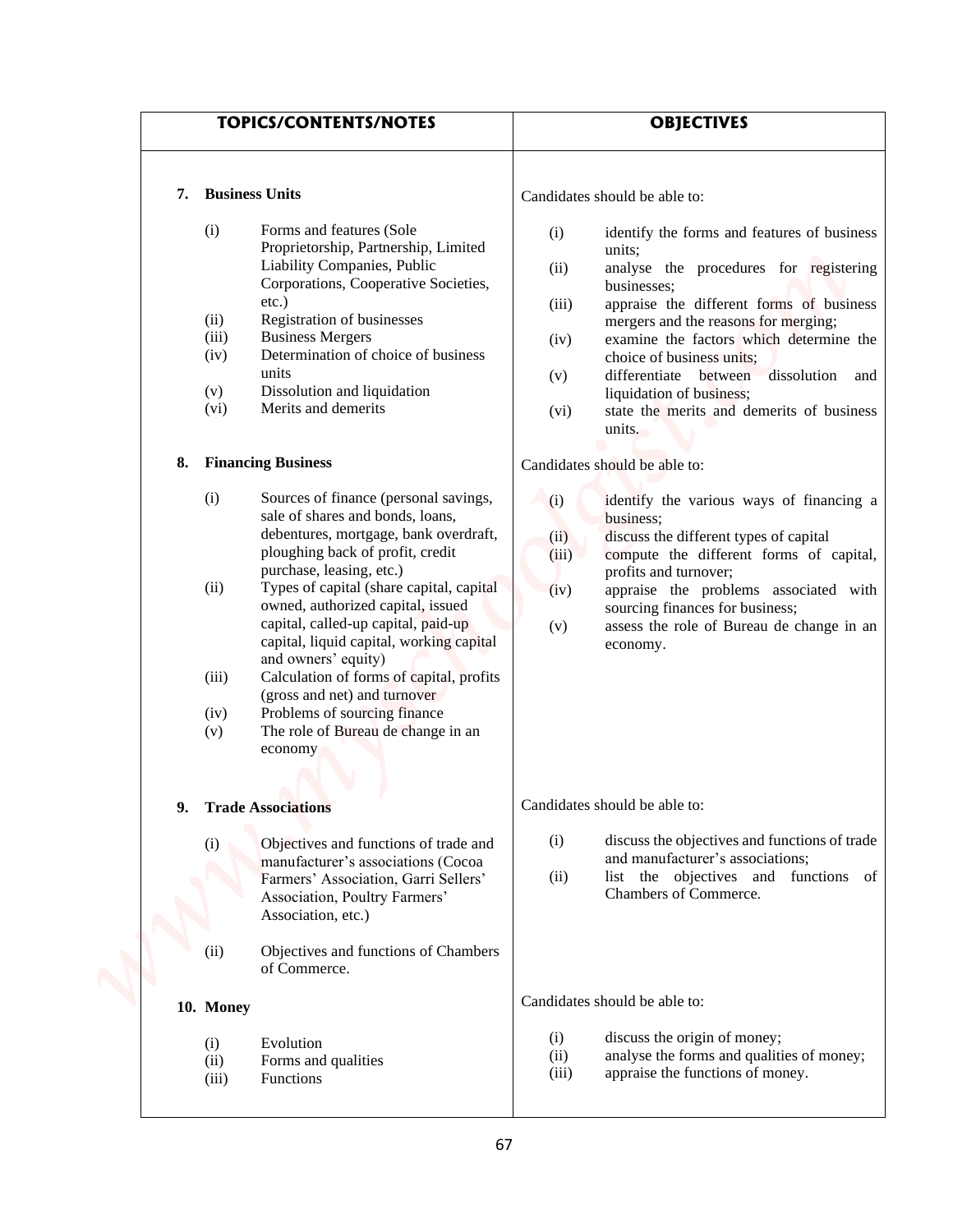|                                     | <b>TOPICS/CONTENTS/NOTES</b><br>11. Stock Exchange                                                                                                                                                                                                                                                                                                                                                                                                  |                                     | <b>OBJECTIVES</b>                                                                                                                                                                                                                                                                             |  |
|-------------------------------------|-----------------------------------------------------------------------------------------------------------------------------------------------------------------------------------------------------------------------------------------------------------------------------------------------------------------------------------------------------------------------------------------------------------------------------------------------------|-------------------------------------|-----------------------------------------------------------------------------------------------------------------------------------------------------------------------------------------------------------------------------------------------------------------------------------------------|--|
|                                     |                                                                                                                                                                                                                                                                                                                                                                                                                                                     |                                     | Candidates should be able to:                                                                                                                                                                                                                                                                 |  |
| (i)<br>(ii)<br>(iii)<br>(iv)        | Importance and functions<br>Types of securities (stocks, shares,<br>bonds, debentures, etc)<br>Procedure of transactions and<br>speculations<br>Second-Tier Securities Market, (listing<br>requirements, types of companies for<br>the market, advantages and operating<br>regulations of the market.)                                                                                                                                              | (i)<br>(ii)<br>(iii)<br>(iv)        | state the importance and functions of the<br>Stock Exchange;<br>identify the different securities traded on the<br>Stock Exchange;<br>analyse the procedure of transactions and<br>speculations on the Stock Exchange;<br>appraise the advantages and operating<br>regulations of the market. |  |
|                                     | 12. Elements of Business Management                                                                                                                                                                                                                                                                                                                                                                                                                 |                                     | Candidates should be able to:                                                                                                                                                                                                                                                                 |  |
| (i)<br>(ii)<br>(iii)<br>(iv)<br>(v) | Functions (planning, organizing,<br>staffing, coordinating, motivating,<br>communicating, controlling etc.)<br>Principles (span of control, unity of<br>command, delegation of authority,<br>$etc.$ )<br>Organizational structure (line, line and<br>staff, functional, matrix and<br>committee)<br>Functional areas of business<br>(production, marketing, finance and<br>personnel)<br>Business resources (man, money,<br>materials, machines and | (i)<br>(ii)<br>(iii)<br>(iv)<br>(v) | appraise the functions of management;<br>analyse the principles of management;<br>identify organizational structures;<br>assess the functional areas of business;<br>examine the business resources.                                                                                          |  |
|                                     | opportunities/goodwill)                                                                                                                                                                                                                                                                                                                                                                                                                             |                                     | Candidates should be able to:                                                                                                                                                                                                                                                                 |  |
| (i)<br>(ii)<br>(iii)<br>(iv)<br>(v) | 13. Elements of Marketing<br><b>Importance and Functions</b><br>The marketing concept<br>(consumer<br>orientation, customer<br>satisfaction,<br>integrated marketing, etc)<br>Marketing mix (product, price, place<br>and promotion)<br><b>Market Segmentation</b><br>Public relations and Customer Service.                                                                                                                                        | (i)<br>(ii)<br>(iii)<br>(iv)<br>(v) | highlight the importance and functions of<br>marketing;<br>discuss the marketing concept;<br>assess the elements of marketing mix;<br>explain market segmentation;<br>examine public relations and customer<br>service.                                                                       |  |
|                                     |                                                                                                                                                                                                                                                                                                                                                                                                                                                     |                                     | Candidates should be able to:                                                                                                                                                                                                                                                                 |  |
|                                     | 14. Legal Aspects of Business                                                                                                                                                                                                                                                                                                                                                                                                                       | (i)                                 | analyse the elements and validity of a<br>simple contract;                                                                                                                                                                                                                                    |  |
| (i)<br>(ii)                         | Meaning and validity of a simple<br>contract<br>Agency, Sale of Goods Act and Hire                                                                                                                                                                                                                                                                                                                                                                  | (ii)<br>(iii)                       | examine Agency, Sale of Goods Act and<br>Hire Purchase Act;<br>assess the rights and obligations of                                                                                                                                                                                           |  |
| (iii)<br>(iv)                       | Purchase Act<br>Contract of employment<br>Government regulations of business<br>(registration of business,<br>patents,<br>trademarks, copyrights, etc)                                                                                                                                                                                                                                                                                              | (iv)<br>(v)                         | employers and employees;<br>distinguish between patents, trademarks and<br>copyrights;<br>identify the functions of consumerism;                                                                                                                                                              |  |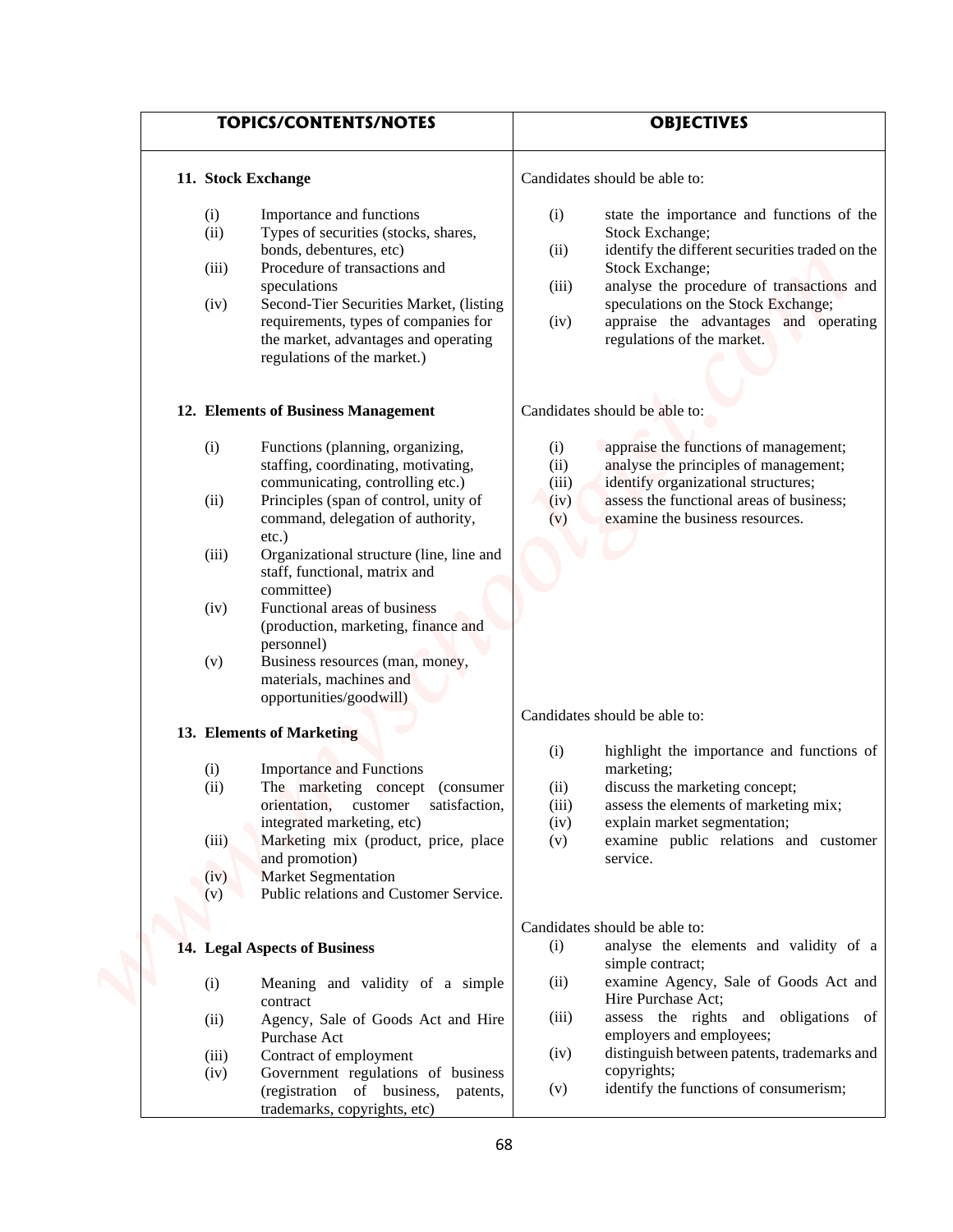| <b>TOPICS/CONTENTS/NOTES</b>                                                                                                                                                                                                                                            | <b>OBJECTIVES</b>                                                                                                                                                                                                                                                                     |
|-------------------------------------------------------------------------------------------------------------------------------------------------------------------------------------------------------------------------------------------------------------------------|---------------------------------------------------------------------------------------------------------------------------------------------------------------------------------------------------------------------------------------------------------------------------------------|
| Consumer protection<br>(v)<br>(Government)<br>legislation, Standards<br>Organization<br>Trade Descriptions Act, Consumer<br>Protection<br>Council,<br>NAFDAC,<br>NDLEA, Customs and Excise, etc.)<br>Regulatory agencies.<br>(vi)                                       | assess the relevance of regulatory agencies<br>(vi)<br>and acts in the provision of safe goods and<br>drugs.                                                                                                                                                                          |
|                                                                                                                                                                                                                                                                         | Candidates should be able to:                                                                                                                                                                                                                                                         |
| 15. Information and Communication Technology<br>(ICT)                                                                                                                                                                                                                   | discuss<br>appreciation<br>(i)<br>computer<br>and                                                                                                                                                                                                                                     |
| Computer:<br>a.<br>Appreciation and application<br>(i)<br>(ii)<br>Types and functions<br>Merits and demerits<br>(iii)<br>(iv)<br>Challenges                                                                                                                             | application;<br>enumerate the types and functions of<br>(ii)<br>computer;<br>analyse the merits and demerits of ICT;<br>(iii)<br>appraise the challenges of using the<br>(iv)<br>computer;<br>identify the different terms used in ICT;<br>(v)<br>evaluate the trends in ICT.<br>(vi) |
| Terms<br>$\mathbf b$ .<br>(Internet,<br>Intranet,<br>browsing,<br>password, e-mail, google, yahoo, search,<br>Local Area Network, etc.)                                                                                                                                 |                                                                                                                                                                                                                                                                                       |
| Activities:<br>c.<br>(i)<br>e-commerce<br>(ii)<br>e-banking<br>(iii)<br>e-business                                                                                                                                                                                      | Candidates should be able to:                                                                                                                                                                                                                                                         |
| 16. Business<br><b>Social</b><br><b>Environment</b><br>and                                                                                                                                                                                                              |                                                                                                                                                                                                                                                                                       |
| <b>Responsibility</b><br>(i)<br>Legal, political, economic, social,<br>cultural, technological environments,<br>etc<br>Safe products, philanthropic<br>(ii)<br>and<br>societal consideration<br>Types and implication of pollution<br>(iii)<br>(water, air, land, etc.) | discuss the types of business environment;<br>(i)<br>assess the role of social environment in the<br>(ii)<br>provision of safe products;<br>identify the different types of pollution and<br>(iii)<br>their implications on businesses.                                               |